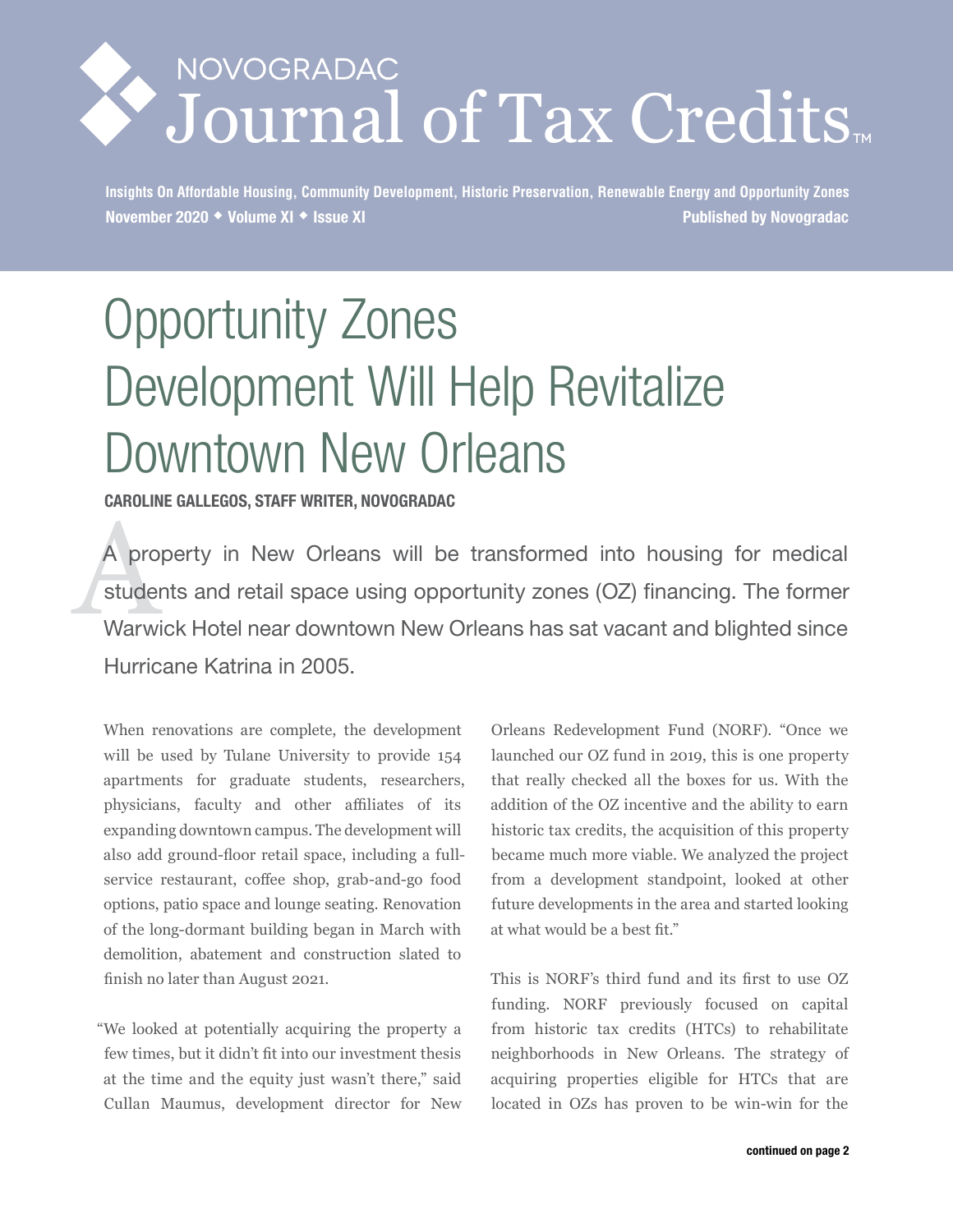

#### **continued from page 1**

community and provides compelling tax benefits to investors with capital gains.

With the success and proven record of more than 50 completed properties, NORF is expanding to other markets throughout the Southeast such as Houston, Dallas, San Antonio, Memphis, Tenn., and Birmingham, Ala. The company is raising capital for its fourth private equity real estate investment fund, NORF 4 Opportunity Zone Fund, which will also focus on HTCearning projects in OZs.

"We looked back on our portfolio and about 80 percent of our developments were also located in OZs," said Maumus.

#### **Hurricane Katrina Impacts**

The former Warwick Hotel is adjacent to City Hall and has been a reminder of the work the city still has to do after Hurricane Katrina.

"When you'd walk out of City Hall, you'd see the blighted building," said Maumus. "We see the development as

*Image Courtesy of 1315 Gravier Owner LLC* **A property in New Orleans will be transformed into housing for medical students and retail space using opportunity zones financing.**

being a catalyst for the development that will be going on in this neighborhood. The timing shows positive traction in the neighborhood and has the opportunity to show growth potential and activate the entire area."

The neighborhood is filled with development opportunity and already has some development lined up, including the development of Charity Hospital.

"Charity Hospital was operating downtown prior to Katrina," said Maumus. "After the hurricane, the hospital relocated and left this incredibly large asset vacant. It has taken a long time for the state and city to have a plan and a developer. We see this area as one of the last dense urban pockets in New Orleans requiring large-scale development from what was left by Hurricane Katrina."

The surrounding area has been affected by high rates of homelessness, given its central location and proximity to resources. NORF is eager to enact positive change in the area.

"The city lost nearly half of its population to relocation after Hurricane Katrina," said Maumus. "Huge parts of the city were basically abandoned because properties

www.novoco.com

WWW.noVoco.com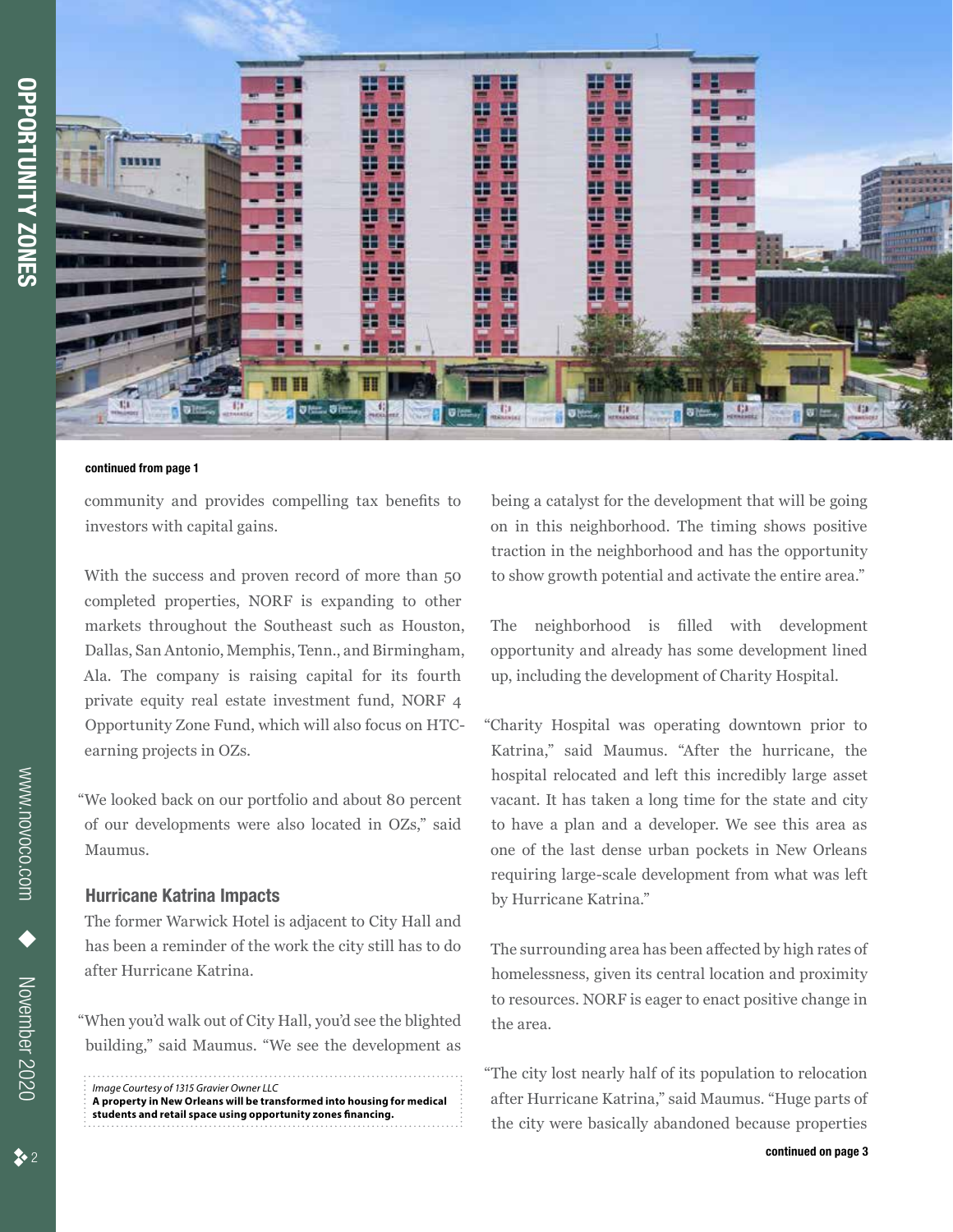#### **continued from page 2**



professionals first." ; *Image: Courtesy of 1315 Gravier Owner LLC* **The former Warwick Hotel near downtown New Orleans has sat vacant and blighted since Hurricane Katrina in 2005.**

were ruined, and property owners couldn't come back because it wasn't feasible to rebuild without changing the infrastructure of the entire neighborhood."

"This project symbolizes the future of Tulane and the future of New Orleans in so many ways," said Tulane University president Michael Fitts in a press release. "We would not be Tulane in any way, shape or form without New Orleans. This project is bringing Tulane symbolically to a new level and is the beginning of the expansion into our downtown campus."

### **Timing and Diligence**

The COVID-19 pandemic presented unexpected challenges for NORF.

"We closed our financing for construction at the end of March," said Maumus. "We were against a pretty hard deadline already to make sure we meet our committed project delivery date. We were ready to start construction and the pandemic hit. Had it not been for the OZ capital, the strength and commitment of our investors and the strength of the underwriting, I'm not sure this property would have made it to closing. It was good timing on our part."

When the market started facing uncertainty, NORF and other development partners worked diligently to make sure they didn't miss any closing dates.

"We are more than committed to assuring that we will be a partner in redeveloping the city of New Orleans, particularly in the central business district," said New Orleans mayor LaToya Cantrell in a press release. "I want to thank all of you who have stood your ground with Tulane. I cannot think of a better time in the midst of a pandemic, where we are putting our health care



**The former Warwick Hotel is adjacent to city hall and has been a reminder of the work the city still has to do after Hurricane Katrina.**

## **1315 Gravier Development**

#### **FINANCING**

- \$35.1 million construction loan from Hancock Whitney Bank
- $\bullet$  \$9.6 million historic tax credit (HTC) bridge loan from Midland States Bank
- \$4.7 million in opportunity zones (OZ) equity from NORF 3 Opportunity Zone Fund LLC and other OZ partners
- \$1.4 million in HTC equity from Twain HTC Fund XLV LLC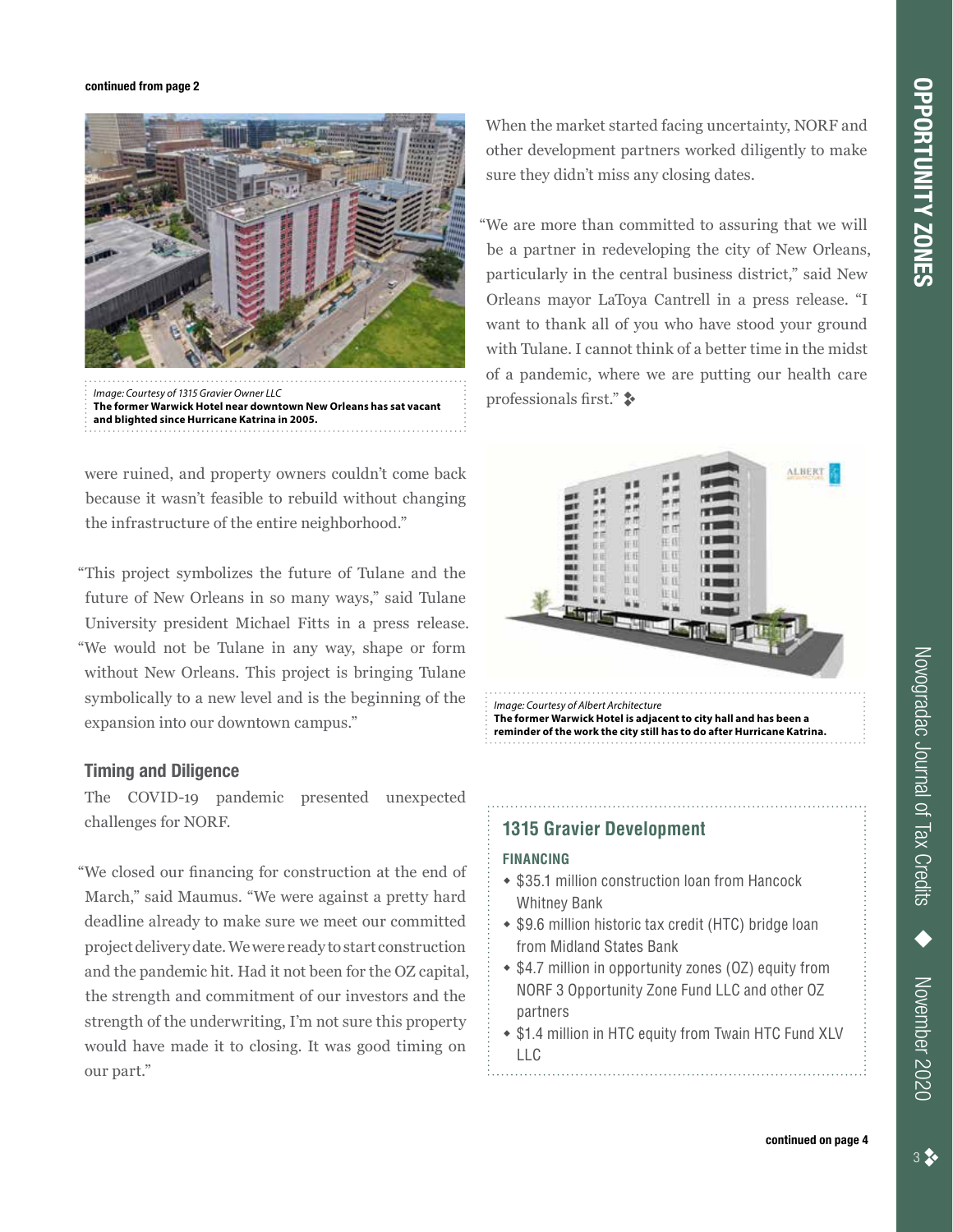#### **continued from page 3**

# *© Novogradac 2020 - All Rights Reserved.*

*This article first appeared in the November 2020 issue of the Novogradac Journal of Tax Credits. Reproduction of this publication in whole or in part in any form without written permission from the publisher is prohibited by law.*

*Notice pursuant to IRS regulations: Any discussion of U.S. federal or state tax issues contained in this article is not intended to be used, and cannot be used, by any taxpayer for the purpose of avoiding penalties under the Internal Revenue Code; nor is any such advice intended to be used to support the promotion or marketing of a transaction. Any discussion on tax issues reflected in the article are not intended to be construed as tax advice or to create an accountant-client relationship between the reader and Novogradac & Company LLP and/or the author(s) of the article, and should not be relied upon by readers since tax results depend on the particular circumstances of each taxpayer. Readers should consult a competent tax advisor before pursuing any tax savings strategies. Any opinions or conclusions expressed by the author(s) should not be construed as opinions or conclusions of Novogradac & Company LLP.* 

*This editorial material is for informational purposes only and should not be construed otherwise. Advice and interpretation regarding property compliance or any other material covered in this article can only be obtained from your tax advisor. For further information visit www.novoco.com.*